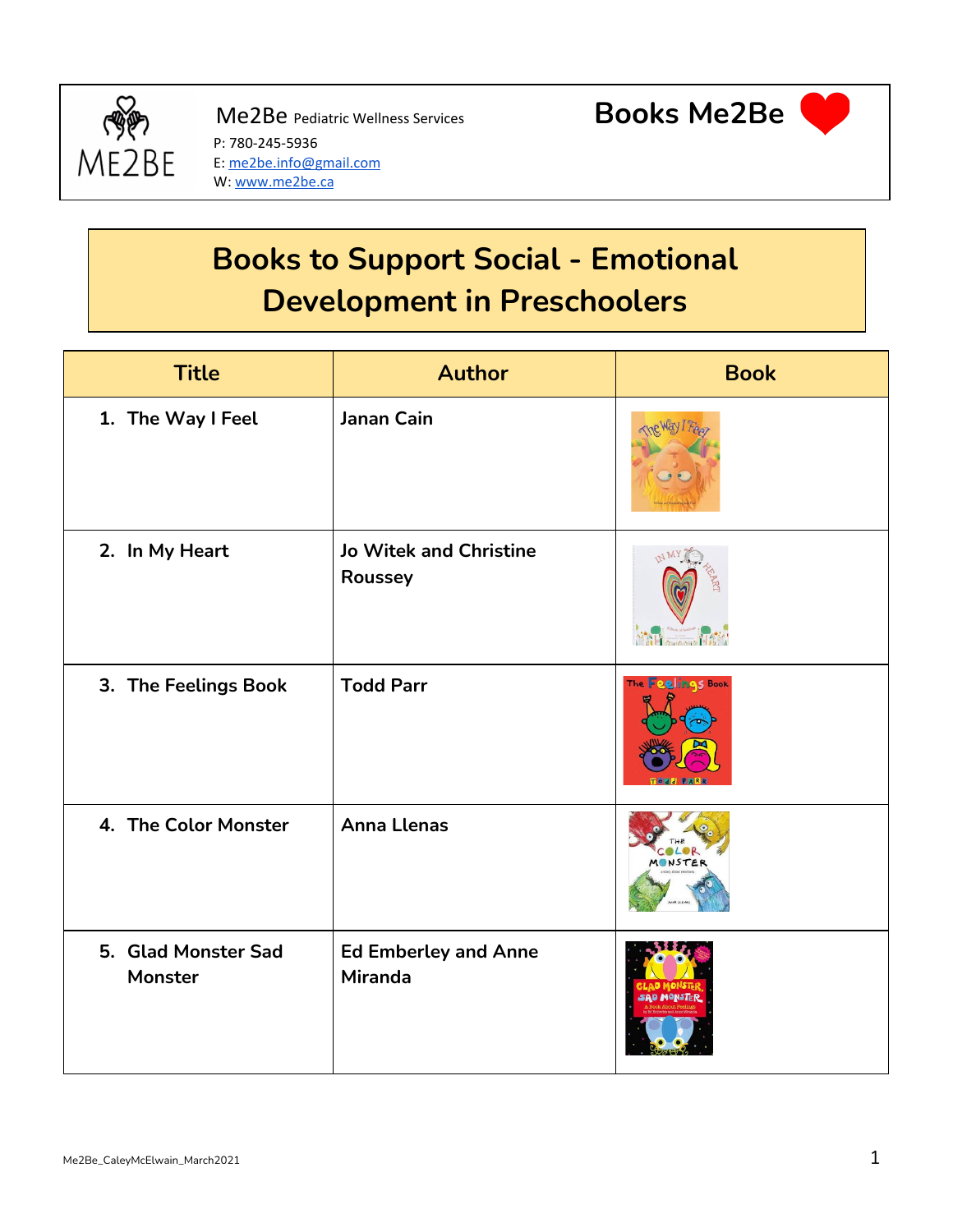

P: 780-245-5936 E: [me2be.info@gmail.com](mailto:me2be.info@gmail.com) W: [www.me2be.ca](http://www.me2be.ca/)





| 6. I am Peace                           | <b>Susan Verde and Peter H.</b><br>Reynolds       | A BOOK of TANNAPPULNESS<br>BY SUM VERX - ART BY PETER H. PEYMOLDS |
|-----------------------------------------|---------------------------------------------------|-------------------------------------------------------------------|
| 7. Little Monkey Calms<br>Down          | <b>Michael Dahl</b>                               |                                                                   |
| 8. Zach Gets Frustrated                 | <b>William Mulcahy and Darren</b><br><b>McKee</b> | Zarh dets<br><b>Frustrated</b>                                    |
| 9. It's Okay to Make<br><b>Mistakes</b> | <b>Todd Parr</b>                                  | It's Okay to Make<br>Mistake<br>TO dd Parr                        |
| 10.1 Can Handle it!                     | Ms Laurie Wright and Ms Ana<br><b>Santos</b>      | $\frac{1}{2}$ Handle it!                                          |
| 11.I am Yoga                            | <b>Susan Verde and Peter H.</b><br>Reynolds       | BY SHAV VERE - ART BY TETER & NEYWOLD!                            |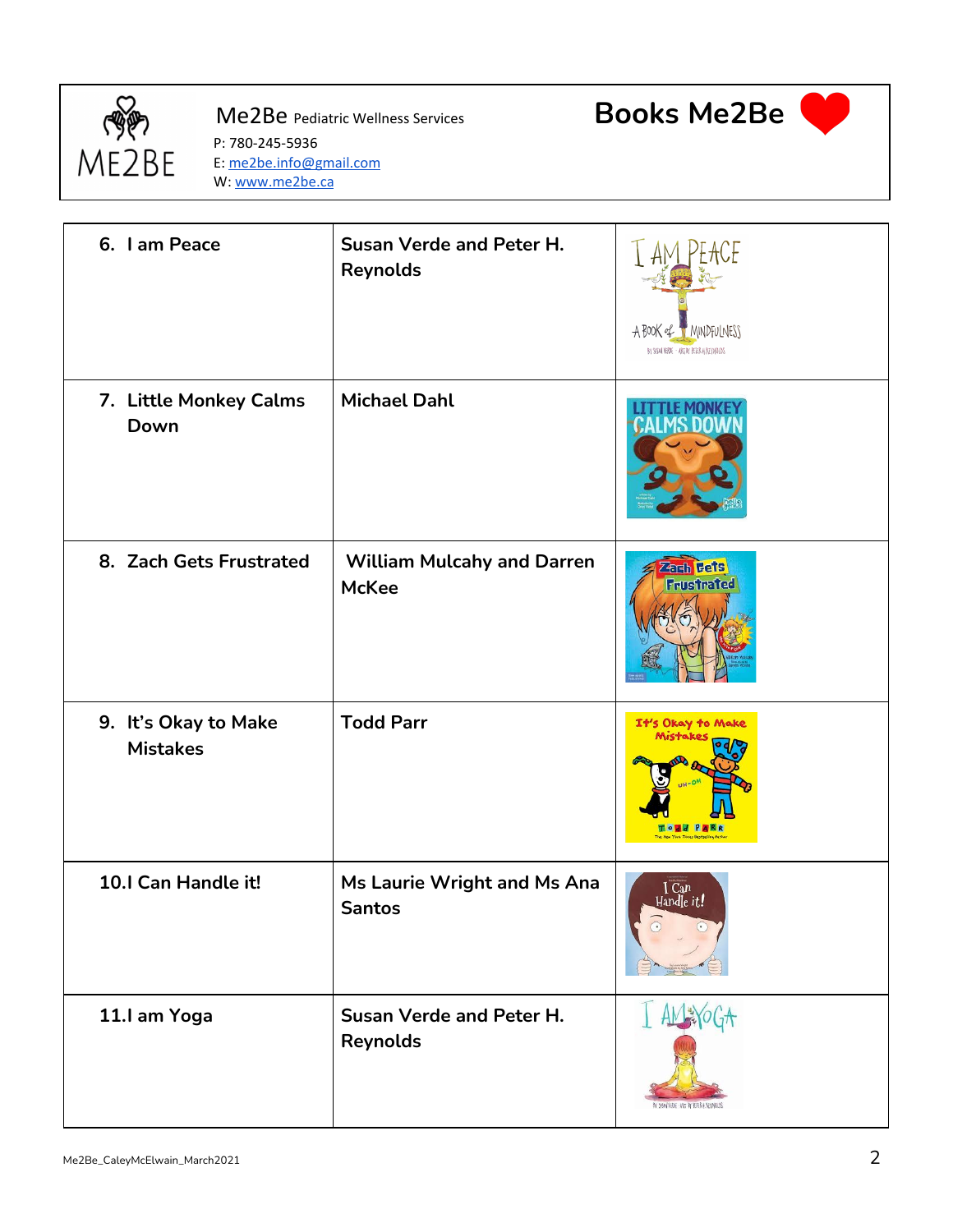

 $\Gamma$ 

P: 780-245-5936 E: [me2be.info@gmail.com](mailto:me2be.info@gmail.com) W: [www.me2be.ca](http://www.me2be.ca/)

T



T



| 12. My Magic Breath                                                       | Nick Ortner, Alison Taylor, et<br>al. |                                    |
|---------------------------------------------------------------------------|---------------------------------------|------------------------------------|
| 13. Breathe Like a Bear                                                   | Kira Willey and Anni Betts            |                                    |
| 14. Listening to My Body                                                  | <b>Gabi Garcia and Ying Hui Tan</b>   | <b>Listening</b><br>By Gabi Garcia |
| 15. Today I Feel Silly &<br><b>Other Moods That</b><br><b>Make My Day</b> | <b>Jamie Lee Curtis</b>               |                                    |
| 16. The Way I Act                                                         | <b>Steve Metzger</b>                  |                                    |